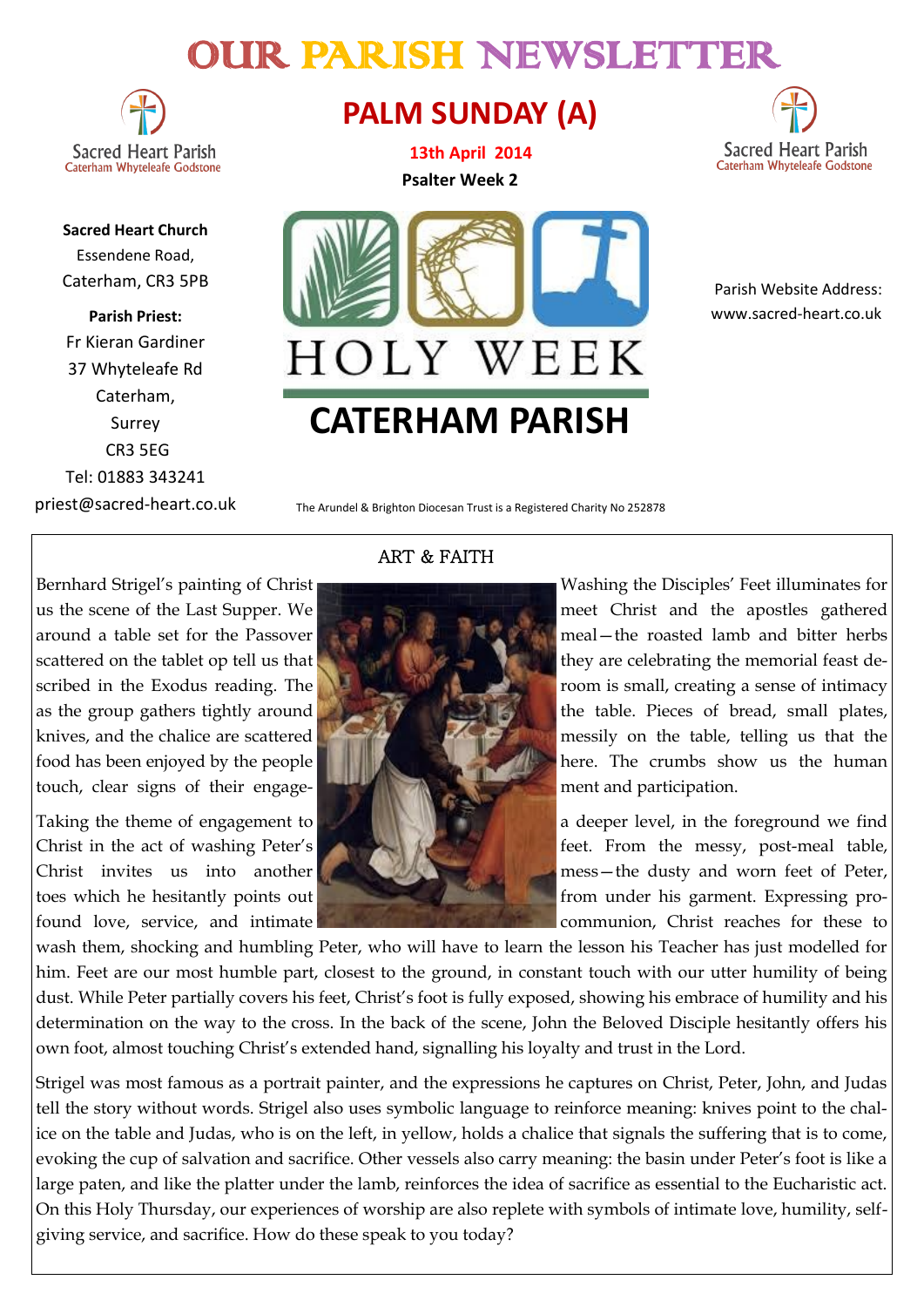#### **WHAT'S ON IN THE PARISH THIS WEEK**

- Sun: Children's Liturgy 9am & 10:30am Masses Teas/Coffee: after 9 am & 10.30 Mass (Sue & Mark Fanthome)
- Mon: Tea/Coffee after 10 am Mass in Old Hall. Final Chapter of Verbum Dei at 10.30 am



- Fri: Parish Social Club open from 7.30 10.30
- Sun: Next Sunday

Teas/Coffee after 10.30 am (Julia Wadsworth Claire Benteey)



Today marks the beginning of Holy Week. Palms will be blessed and distributed at every Mass. The 10.30 am Mass will start in the Centenary Hall and will have a Procession of sorts back to the Church. At this Mass the children will play a prominent role.

#### **Parish Community Reconciliation Service**

The annual Easter Parish Reconciliation Service, which has grown to be immensely popular in the manner in which we do it here, takes place this afternoon at 3.30 pm. Fr Rory Kelly will be in assistance and will also hear private Confessions in the box when the Service is over for those who wish to celebrate the Sacrament in the more traditional form. The Church asks each Baptised Catholic to go to Confession and Communion at least once between Ash Wednesday and Trinity Sunday.

Please encourage your children of all ages who are eligible to come and celebrate this Sacrament with us also. A soul purified from sin is the greatest gift we can give to the Lord this Easter.

Confessions also next Saturday from 10.30 - 11.00 am .

#### **Parish Retreat**

Why not avail of this opportunity to set aside some quiet time and join the Parish Retreat today from 11.30 am - 3.30 pm to prepare spiritually for Holy Week and Easter . Collect in the Bar after the 10.30 am Mass. Bring a packed lunch. Soft drinks provided. Queries to Gemma 342508.

#### *HOLY WEEK SERVICES*

#### *Maundy Thursday 8.00 pm*

Mass at **8.00 pm** ( no 10 am Mass ) which includes the Washing of the Feet of those who are entering the church at Easter and being Baptised & Confirmed. This is followed by the renewal of commitment for another year by our Eucharistic Ministers. Watching at the Altar of Repose will conclude at 11 pm but those who find it too arduous to remain until that time can leave before this. We leave the Church in Solemn Silence on this night.

#### *Good Friday*

We gather at **11 am** for Stations of the Cross - children in the Centenary hall, Adults in the Church. This is a relatively long service and those who are elderly or infirm are not expected to stand throughout. There will be a retiring collection at this for the Holy Places in Jerusalem.

The main Liturgy is at **3 pm** with the Passion according to St John, the long Prayers of Intercession for the Church and World and finally the Veneration of the Cross with Holy Communion. There will be a retiring collection at this for the Holy Places in Jerusalem. The Parish Male Voice Choir will sing at this Service.

We conclude Good Friday with an Ecumenical Evening Service , of Prayer, Mediation , Singing and respectful periods of Silence at **7.30 pm** here in the Church.

#### *Easter Vigil 8.30 pm*

We finally reach the most Solemn Celebration in the entire Liturgical Year at 8.30 pm with the Lighting of the Easter Fire Blessing and installation of the Easter (Paschal) Candle; The singing of the great Exultet; The Blessing of Easter Water; the Baptism and Confirmation of Candidates ; the Renewal of Baptismal Promises and the celebration of the First Mass of Easter.

#### **Easter Offerings**

The collection at all the Masses next weekend goes towards the financial support of Fr Kieran. Those in the Gift Aid Scheme are asked to use their envelopes.

#### **FIRST HOLY COMMUNION**

**The next children's session will be on SUNDAY 27TH APRIL 2014 (9.15-10.15) in the Centenary Hall. (Chapters 10-12 of book)**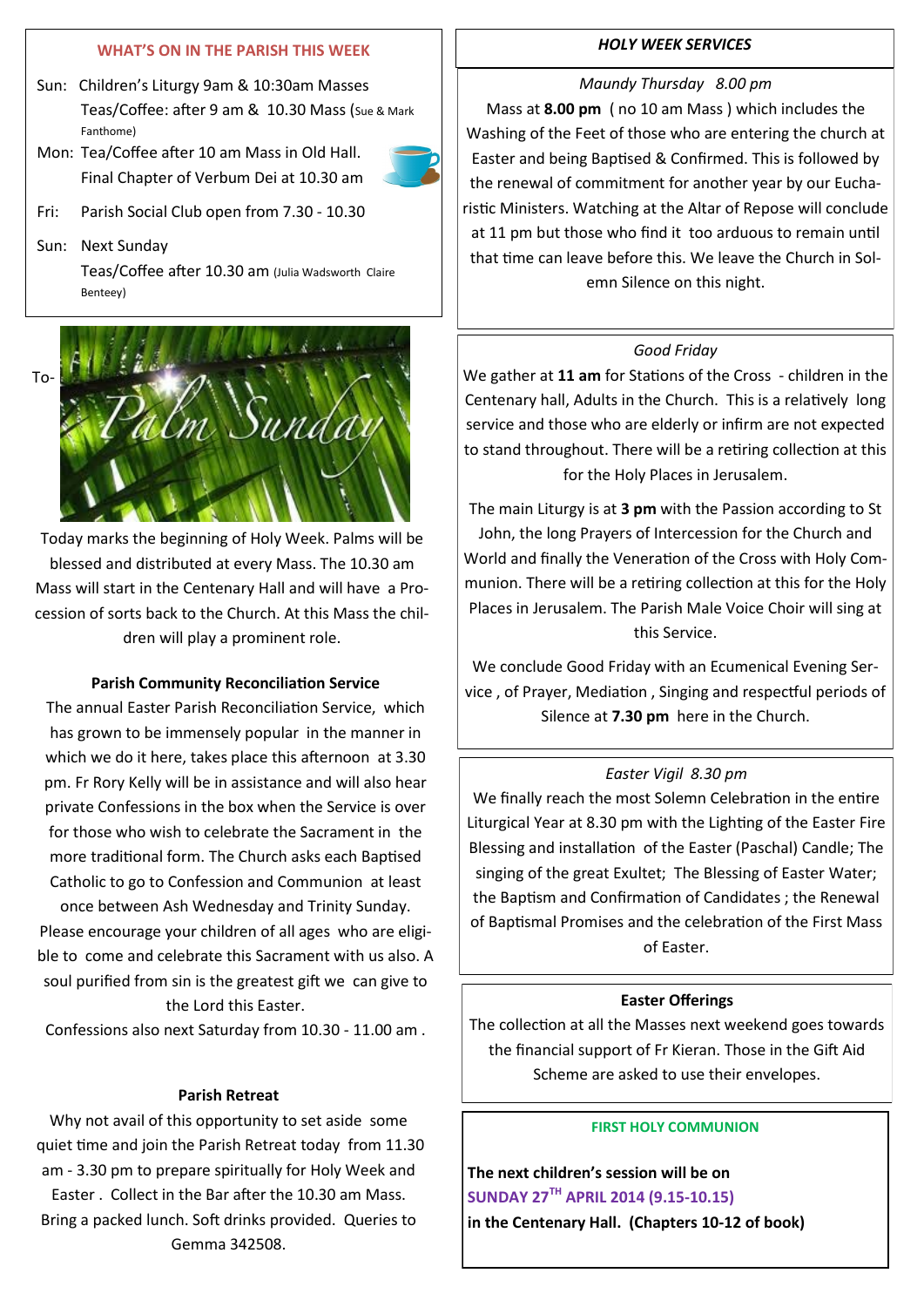#### LOURDES:

Don't forget, if you would like to go to Lourdes either as a pilgrim, or as a helper, with the Diocese, then application forms are at the back of the Church. Deadline end of April.

SUNDAY JUNE 29TH: DIOCESAN FESTIVAL: As part of the preparations for the Diocesan Jubilee in 2015 Bishop Kieran invites everyone to the second A&B Jubilee Festival on June 29th 2014 at St Wilfrid's School, Crawley RH11 8PG from 10am to 4pm. It is a day for all the family. Bishop Kieran will celebrate Mass at 3pm. Why not join in for all or part of the day. For more information go to www.abdiocese.org.uk/diofestival.

#### Parish Shop

With Easter fast approaching, please remember to buy fair trade Easter Eggs from the Parish Shop **Pre Confirmation Test**

#### **Please Note**

The time for the Good Friday evening Liturgy has changed to 7.30 pm start (not 8 as originally advertised).



#### **Church Cleaning**

I would like to invite our younger parishioners between the ages of 12-16 to come and give the church a good clean for Easter, this evening following the

5.15 pm Mass. Buckets, Mobs, Hoovers, Dusters will be provided. All we need is your youthful zest. It should only take 30 minutes or so. Parents are asked to stay and supervise.



5th Caterham (Sacred Heart Scout Group) Race Night is on 25th April at 7 pm in the Centenary Hall. £5 per adult; £2.50 for children.

#### **Wedding**

Oliver Catherine Bourne & Sophie Aisha Malik will be married here on 25th April at 1.30 pm

#### **Offertory Collection**

Sincere thanks for your generosity last weekend: Offertory £891.55 (Gift Aid £480.27 Flowers: £278.55 (sadly this collection was overlooked for the most part by those attending the 10.30 am Mass since no one was at the back with a basket.) The total cost for flowers for the Church this Easter is in excess of £450. Remember, Easter lasts for 6 weeks and we do want our Church to reflect this splendid Feast.



### **Prayers are requested for the following persons who are ill or enfeebled.**

Pat Knight; Kathleen & John Saunders; Helen Keogh; Daisy Hill; Connie Cronin; Christopher Browne; Kit Monk; Krista Thompson; Jane Hill; Rosemary Whale;

Leon Kozlowski; Pam Weaver; Jimmy & Bridie Mullen; Jim & Bernie Horrocks; Margaret Robertson;

Tess Gully; Heather Tordimah; Jenny Rower; Ken Archer; Elizabeth Daley; Eileen Lattimore; Bryan Smith; Diane Bailey; Rose Knight; Oliver Farrell; Richard Richardson; Seeta Pillay; Ian Lester; Christopher Miles & Pat McCoy; Olive & John Wood; Fabia Tallantire.

Those who were absent from the test last week and those in the Confirmation Class who have yet to take this test, are asked to come to the Old Hall at 6 pm on Sunday 27th April.

#### **Male Voice Choir Rehearsal**

Rehearsal this evening following the 5.15 pm Mass and again on Good Friday at 2.00 pm. New members also welcome.

#### **New Eucharistic Ministers**

Sincere thanks to those who said "Yes" to the above request for E.M's at the 10.30 am Mass. You will be contacted in due course by Eliz Wood who will assist in your

#### **Legacy**

Mary Matthews, who was a well loved parishioner here for many years and who died in November, left in her estate the sum of £88,000 to the parish. We have a duty of care for this vast amount of money and in conjunction with the Parish Finance explore ways in which her legacy will be used to the benefit of the sustained upkeep of the parish and its belongings.

#### **Winners of the April draw of the Double C Club**

£70 Patricia Wilding £50 Mrs and Mrs R C Tuck £30 Richard Williams We are still looking for members to join, please call Sue on 01883346399 for details Sue on 01883346399 for details

#### **HOSPITAL**

If you, or someone you know, is admitted to East Surrey Hospital, please inform the Priests at Redhill (01737 761017)so that Communion and/or Anointing may be administered.